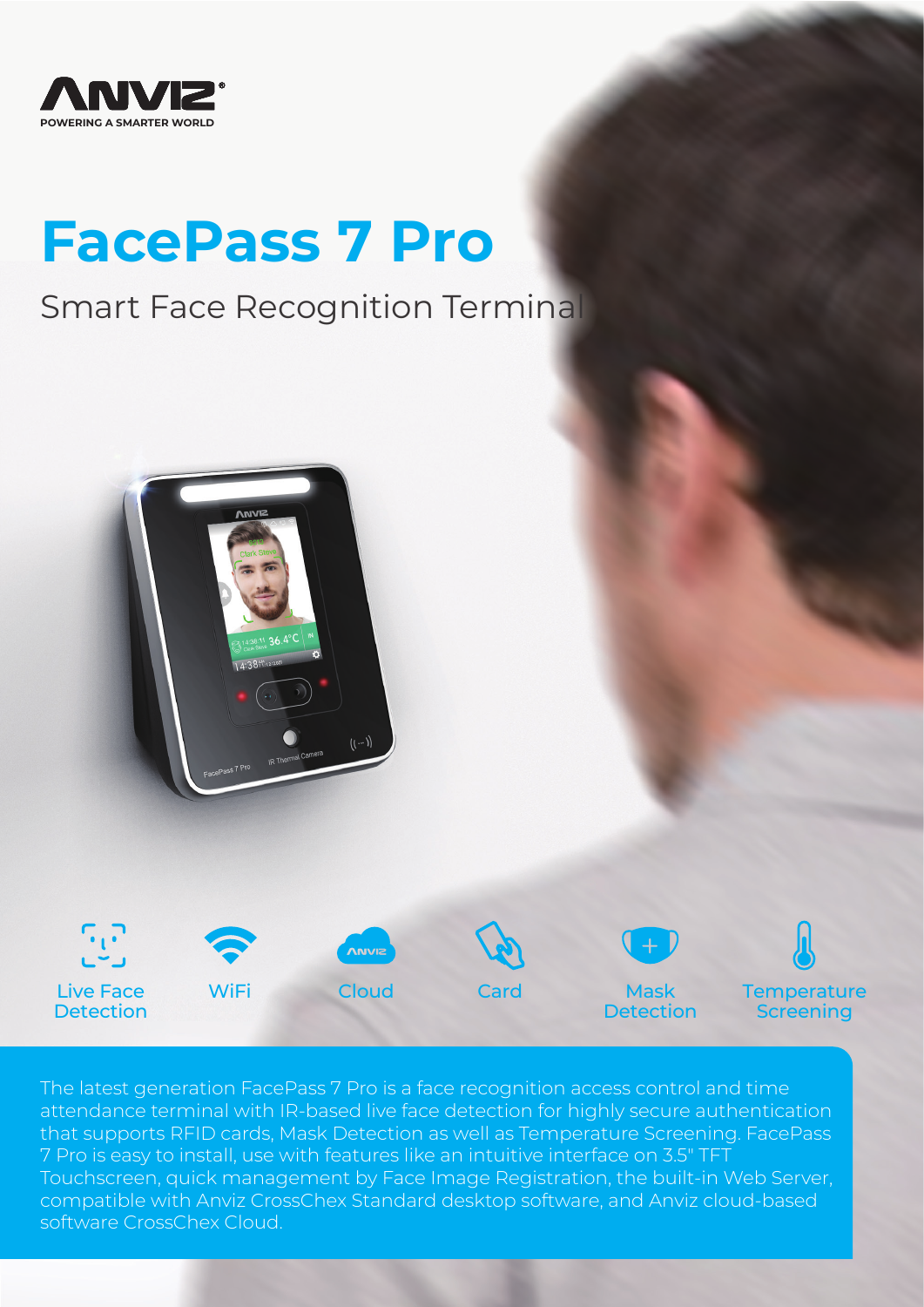### **R** Features

#### Improved Greater User Convenience

FacePass 7 Pro provides improved user convenience with 3.5" touchscreen and upgraded CPU, enabling faster and more accurate verification for an unrivaled user experience.

#### AI Deep Learning Facial Recognition Identification

Deep learning face recognition offers quick, easy and safe identification, even you see a colleague who is wearing a face mask, sunglasses, and a baseball cap, it may still recognize them. Face recognition eliminating the risk of buddy punching. RFID and PIN options are also supported.



Manage workplace safety by recording your employees' temperature as part of your access and time management. Designate a temperature lockout threshold and the device will prevent accessing or punching for employees that meet or exceed this number.



#### Powerful Cloud Support

The FacePass 7 Pro terminals are backed by versatile cloud software CrossChex Cloud, enabling easily track and manage employee attendance from anywhere, anytime.

## System Configurations